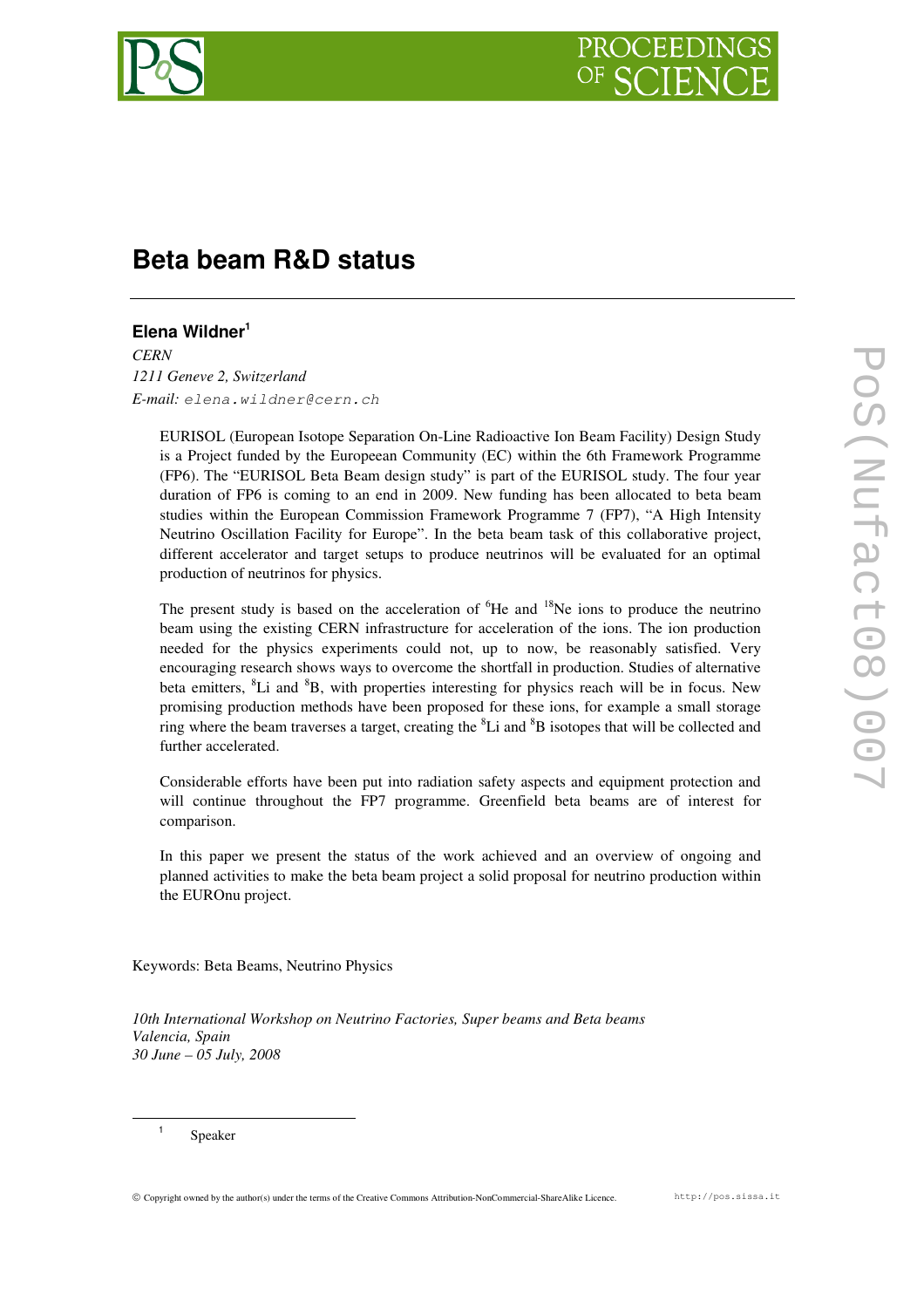#### **1. Introduction**

The beta-beam concept for the generation of an electron (anti-)neutrino beam was proposed by Piero Zucchelli (CERN) in 2002 [1]. A first study of the possibility of using the existing CERN machines for the acceleration for radioactive ions to a relativistic gamma of roughly 100, for later storage in a new decay ring of about 7 km circumference, was made in the same year [2]. In 2004 it was decided to incorporate a design study for the CERN based betabeam facility within the EURISOL DS proposal within the  $6<sup>th</sup>$  European Framework Programme. EURISOL is a project name for a next-generation radioactive beam facility based on the ISOL method for the production of intense radioactive beams for nuclear physics, astrophysics and other applications. The proposal was accepted with the beta-beam task as an integral part. The four year design study officially started in 2005 and is now entering the phase of editing a conceptual design report for a beta-beam facility.

The design is based on the assumption that the beta emitters chosen for this application,  ${}^{6}$ He and  ${}^{18}$ Ne, can be produced in sufficient quantities to satisfy the needs for physics. To complement the study, research and experimentation is needed to get realistic rates for production of the chosen species. In addition, in depth studies of all security issues related to the intrinsic losses of the child ions in beam pipes, magnets, absorber systems and dumps are needed. The deployment of superconducting magnet technology implies special requirements on the heat that can be deposited in magnet coils from decaying ions. Material resistance in the accelerator equipment has to be evaluated. Alternative ion species, <sup>8</sup>Li and <sup>8</sup>B, for different physics reach and interesting production methods, have been proposed and will be studied. The continuation of the work is now supported within the EUROnu part of the  $7<sup>th</sup>$  European Framework Programme.

In this presentation we will describe the status of the work on the EURISOL beta beam facility and bridge over to the imminent continuation of the R&D and the development within the EUROnu framework.

### **2. The EURISOL beta beam facility**

The study is based on the CERN infrastructure which means that we will use the ISOL facility foreseen for radioactive ion production, the PS (or a possible replacement for the now 60 year old Proton Synchrotron, the PS) and the SPS in the acceleration chain. A new source and a new LINAC for bunching and first acceleration, an RCS and the final ring for production, the Decay Ring, will have to be implemented. See Figure 1. The ion species chosen for (anti-) neutrino production are <sup>6</sup>He and <sup>18</sup>Ne based on their decay times, decay products and availability.

The relativistic gamma of the decay ring is 100 for both species; this is based on the requests and optimization from the physics community and on the possible gamma values reachable with the existing machines.

Important is also the fact that we can, commonly with other experiments, use a Mton water Cherenkov detector housed in the Frejus tunnel, situated 130 km from the CERN.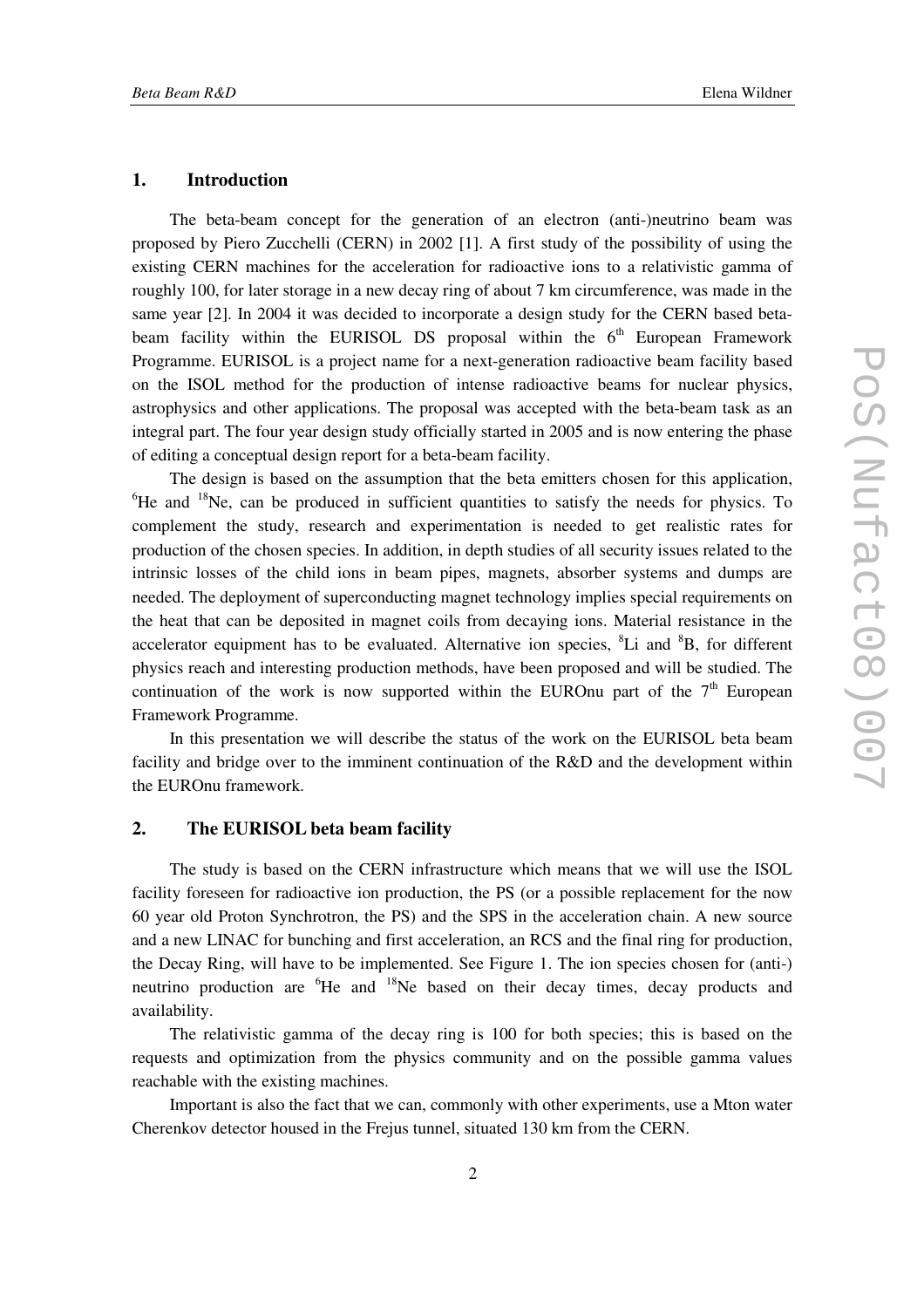The optimised parameter set assumes the same stored ions, but at  $\gamma = 350$ , illuminating a 500 kT water Cherenkov at a baseline of 730 km. Using other ions with higher Q-values may allow this alternative within the baseline option.

The required annual neutrino rate is  $2.9 \cdot 10^{18}$  anti-neutrinos from  ${}^{6}$ He and  $1.1 \cdot 10^{18}$ neutrinos from <sup>18</sup>Ne.

The EURISOL study will be used as a baseline scenario for our future studies; the performances with the ion species <sup>8</sup>Li and <sup>8</sup>B, produced in a dedicated production ring as proposed within FP7 (high Q-value beta beams), will be studied using the same baseline for reference.

So called "greenfield" beta beams, where other infrastructures than what will exist at CERN, will also be looked at within the collaborative FP7 project [3]. More options exist: low energy beta beams (Lorentz gamma  $\lt 20$ ) and monochromatic electron capture beta beams may also be of interest for physics [4].



*Figure 1: The EURISOL Beta Beam Scenario based on the CERN infrastructure.*

## **2.1 The ion production**

The present production limits for the ions can be summarized as below, using present simulations and limited experiments:

- *ISOL method at 1-2 GeV (200 kW),* studied within the EURISOL program
	- $\circ$  >1·10<sup>13 6</sup>He per second
	- $\circ$  <8.10<sup>11 18</sup>Ne per second
- *Direct production*, presently studied at LLN, Soreq, WI and GANIL<sup>1</sup>
	- $\circ$  >1.10<sup>13</sup> <sup>6</sup>He per second
	- $\circ$  1.10<sup>13</sup> <sup>18</sup>Ne per second

We see that to achieve the ion production rates that correspond to the required annual neutrino rates,  $2.10^{13}$  ions/s from  ${}^{6}$ He and  $2.10^{13}$  ions/s from  ${}^{18}$ Ne, needs continued research. New results for production have been presented and related work will be continued in the context of the FP7.

Converter technology, i.e. the use of neutrons produced on a primary, water cooled, W/Pb spallation target, is an alternative to direct irradiation of for example BeO. The heat transfer and efficient cooling of the converter target heated by the beam, allows in this case higher power

<sup>1</sup> GANIL (Grand Accelerateur National d´Ions Lourds**,** common laboratory DSM/CEA-IN2P3/CNRS, France)**,** LLN (Louvain la Neuve, Belgium), CRC (Centre de Recherche du Cyclotron, Louvain la Neuve), Soreq Nuclear Research Center (Israeli Nuclear Energy Commission, Israel),WI (Weizmann Institute of Science, Israel)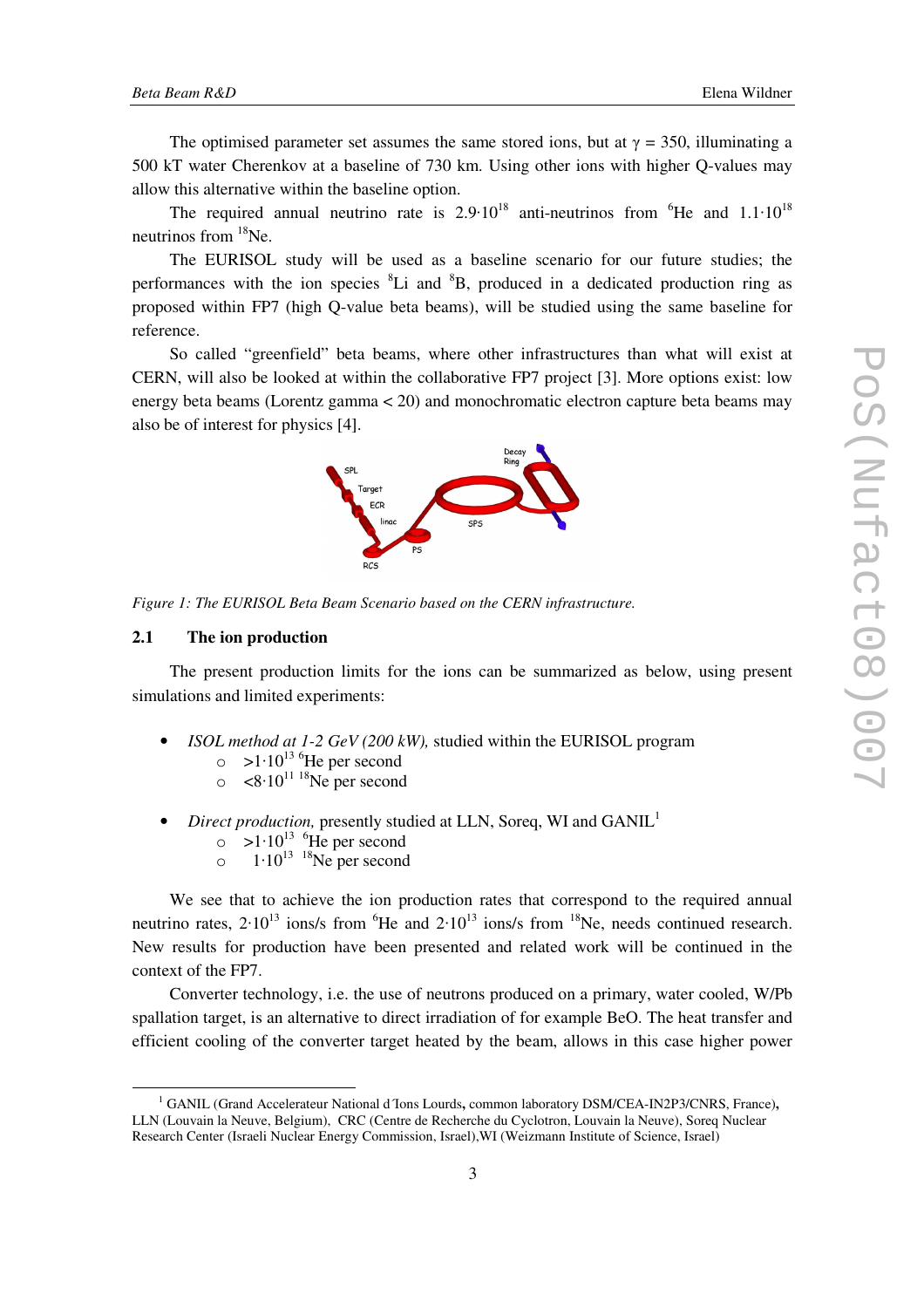compared to irradiation of insulating BeO. Using projection of measured cross sections, <sup>6</sup>He production rate is  $\sim 2.10^{13}$  ions/s (dc) for  $\sim 200$  kW on target [5][6].

To produce  $1 \cdot 10^{13}$  <sup>18</sup>Ne/s could be possible with a beam power of 2MW (~130mA of a15 MeV  $3$ He beam) on a 60 cm diameter MgO target. The extraction efficiencies, the optimum beam energy, target cooling, the high intensity ion source and LINAC are subjects for ongoing studies [12].

The reactions  ${}^{9}Be(n,\alpha) {}^{6}He$ ,  ${}^{11}B(n,\alpha) {}^{8}Li$  have been studied using a 2 mA, 40 MeV deuteron beam on a two stage target setup [7]. The upper limit for the  ${}^{6}$ He production rate is  $~10^{13}$ atoms per second.

# **3. The Production Ring**

A new concept of ion production has been proposed by C. Rubbia, et al. [8], see Figure 2. <sup>7</sup>Li and  ${}^{6}$ Li are injected into a storage ring, the "production ring". This setup should allow to produce  $1 \cdot 10^{14}$   ${}^{8}$ Li /s and  $>1 \cdot 10^{13}$   ${}^{8}$ B/s from <sup>7</sup>Li and <sup>6</sup>Li on a gas target and a stripper from the reactions  ${}^{7}Li(d,p){}^{8}Li$  and  ${}^{6}Li(He,n){}^{8}B$ .

In the production scenario described in [8] a wedge shaped gas target is used in a dispersive region of the ring which adds longitudinal cooling as particles with higher energy can be made to pass through a thicker part of the target compared to those that have lower energy. The straggling and energy loss at each passage is compensated for by the RF system and a net beam cooling is expected. A gas target permits high beam power on the target. The produced ions are collected with a second target consisting of e.g. tantalum foils contained in a box with a hole through the centre in which the circulating beam can pass the target without interacting with the foils. A Fixed Field Alternating Gradient (FFAG) accelerator with large longitudinal acceptance can be used to manage the beam without any longitudinal cooling [9]. For both machines the beam is injected partially stripped and the energy of the circulating ions is kept high enough to ensure that the beam is fully stripped after target traversal.



Figure 2: Basic configuration of the  ${}^{8}$ Li- and  ${}^{8}$ B-Production Ring proposed by C. Rubbia et al.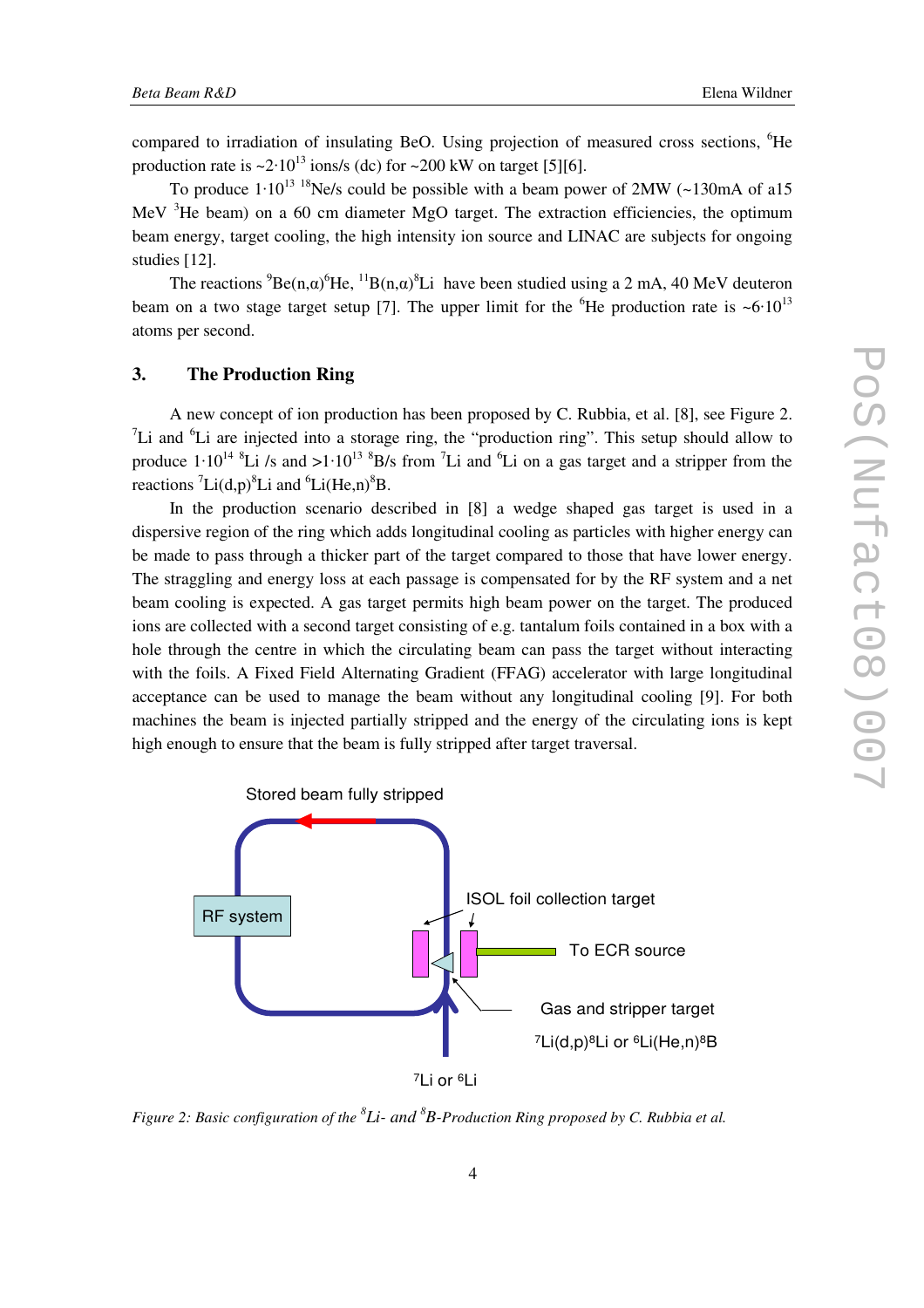The cooling efficiency [10] and the reactivity of B with the foil material are points that need special attention. The generation of a pulsed ion beam in a 60 GHz ECR source is studies at present [11].

A large proportion of beam particles  $({}^{6}Li)$  will be scattered into the collection device. The scattered primary beam intensity could be up to a factor of 100 larger than the produced radioactive ion beam intensity within 5-13 degrees using a Rutherford scattering approximation for the scattered primary beam particles [12]. The  ${}^{8}B$  with the energy of 12 MeV $\pm$ 4 MeV ions are produced in a cone of 13 degrees using 20 MeV 6Li ions (~30% variation).

### **4. Decay products: safety and equipment protection**

Radiation safety for staff making interventions and maintenance at the target, bunching stage, accelerators and decay ring are of outmost importance and this subject requires thorough attention. 88% of 18Ne and 75% of 6He ions are lost between source and injection into the Decay Ring for the present beta beam scenario. Detailed studies on RCS shielding (4.5 m concrete), airborne activity (in tunnel/released in environment) and residual dose have shown that safety requirements are respected [13]. The PS is heavily activated (bunched beam during 1 s flat bottom). For the present layout of the PS we have preliminary results showing that the situation can be handled and that damage on magnet coil insulation can be mastered by shielding systems [14]. Safe collimation in the decay ring during stacking and dumping of decayed ions, where ~1 MJ beam energy/cycle injected has to be removed, see Figure 3, is ongoing [15][16][17].



*Figure 3: Illustration of the distribution of the losses in the decay ring for the He cycle*

Heat deposition studies for the superconducting magnets in the decay ring [18] have shown that an open mid-plane magnet design would be needed to safely operate those magnets [19]; in Figure 4 the sharp energy distribution in the mid-plane of the decay ring dipole is illustrated.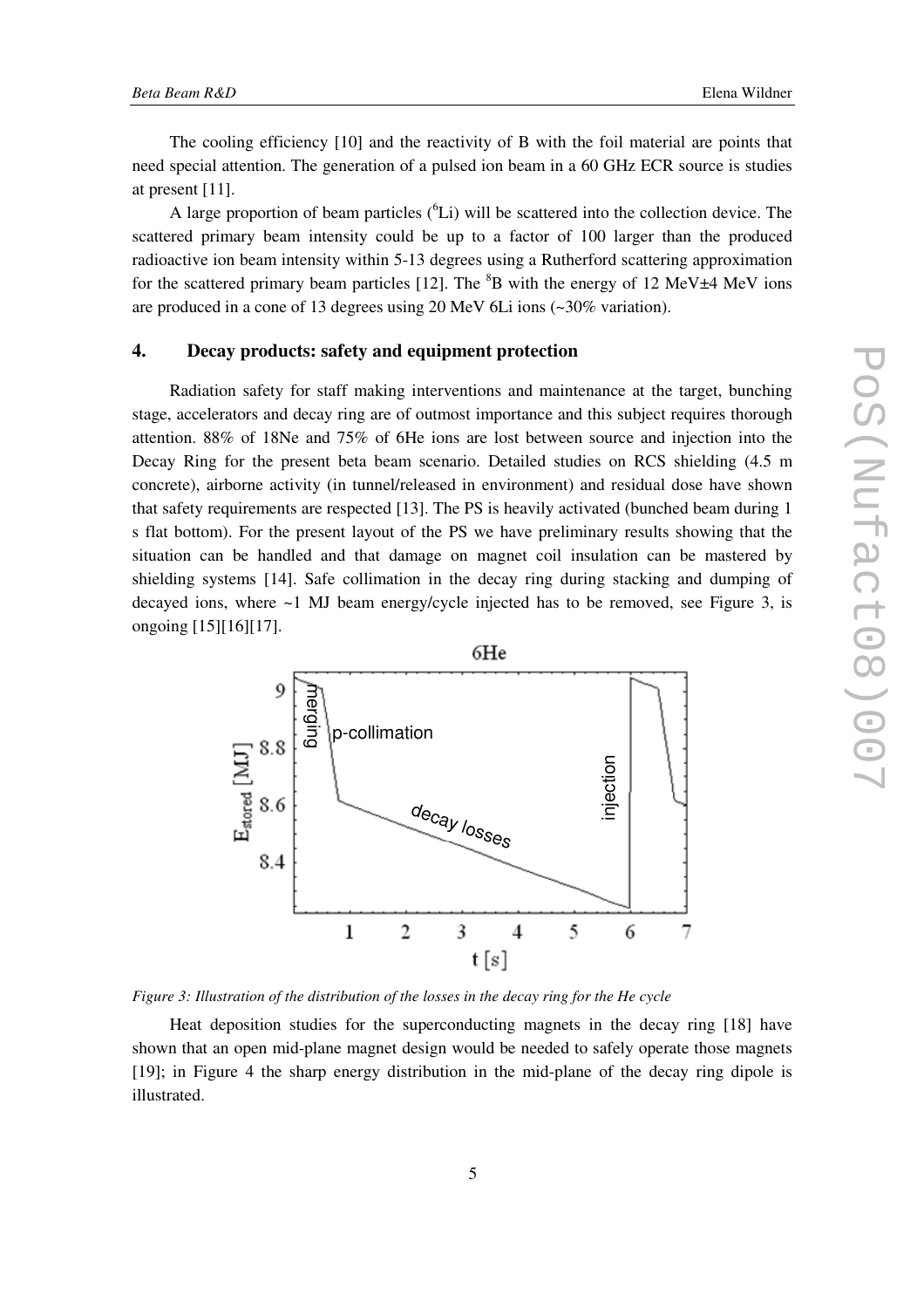

Figure 4: Illustration of the sharp distribution of the deposited energy in the decay ring dipole coil for He *ions (transverse cut, projection over the whole magnet).*

Studies on dynamic vacuum in the PS will be studied in more detail for the layout of a new CERN PS machine that is presently under study. Tritium and Sodium production in the ground water around the decay ring needs to be studied in more detail [20]. Important for doing this is to know the construction site of the decay ring (geological conditions and water contents).

## **5. Further improvements**

The EURISOL beta-beam study is aiming for a production of  $10^{18}$  (anti-)neutrinos per year. Can this production be increased to  $10^{19}$  (anti-)neutrinos per year? This can only be clarified by detailed and site specific studies of ion production, bunching, radiation protection issues including studies on cooling down times for interventions tritium and sodium production in ground water.

Multiple charge state acceleration in the LINAC [21] will improve the number of ions injected in the RCS by accelerating several selected charge states of the produced ions, extracted from the source.

The low duty cycle needed due to the background of atmospheric neutrinos in the detector and the low number of efficient stacking cycles in the decay ring (see Figure 5) can be overcome by using other ion species, for example <sup>8</sup>Li and <sup>8</sup>B and permit increase longitudinal bunch size, which will make the bunch shortening and the resulting losses at momentum collimation not necessary.

The long ramping time of the PS can be used to accumulate produced ions in an accumulation ring, for later injection [22].

Magnet R&D may give the possibility to use high field magnets to shorten the decay ring arcs and limit the decay wasted in these decay ring regions.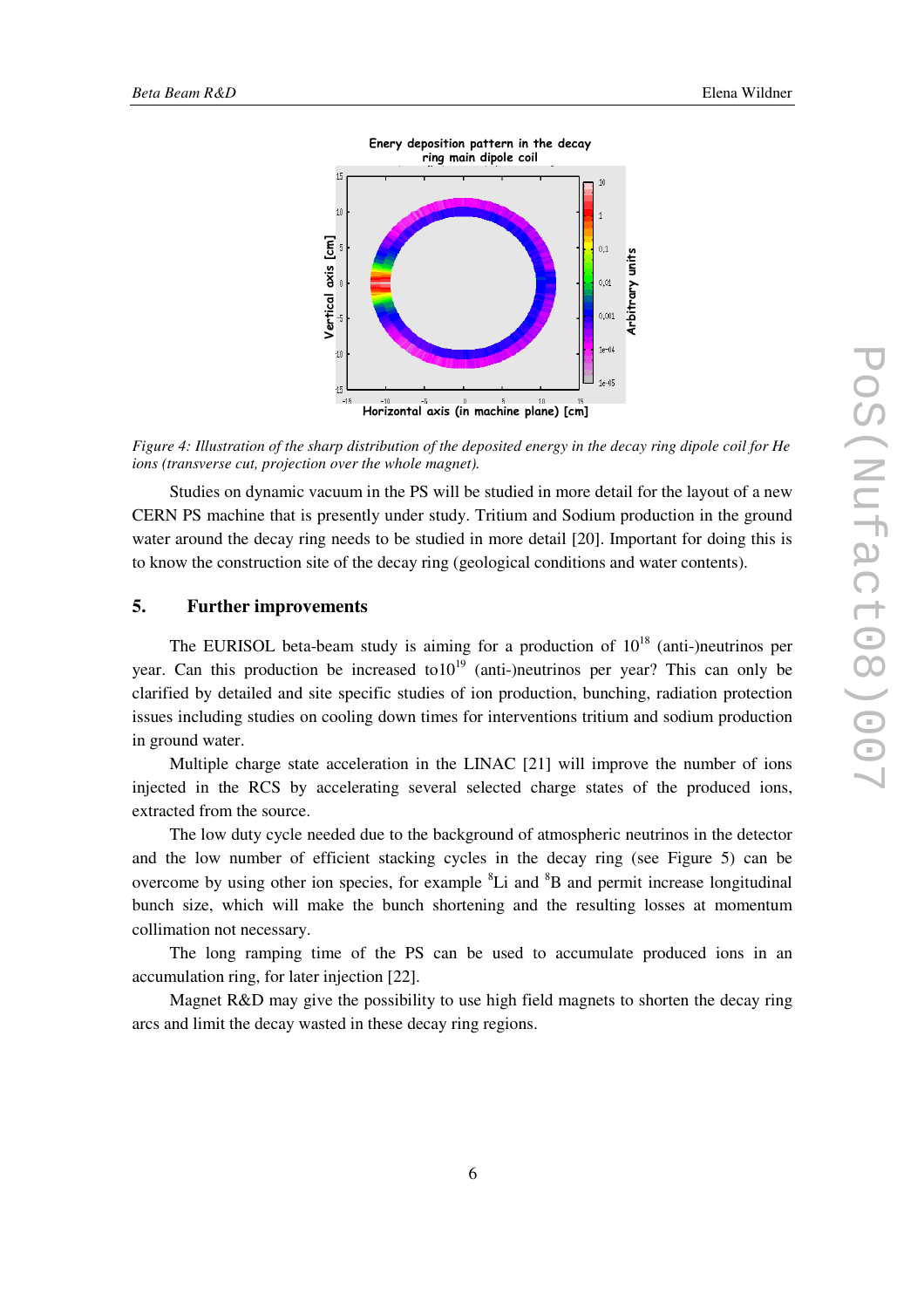

*Figure 5: The dependence on annual production rate of the number of efficient stacking cycles (presently 15 for He and 20 for Ne)*

#### **6. Conclusions**

The EURISOL beta-beam conceptual design report will be presented in second half of 2009 and is the first coherent study of a beta-beam facility. Results from the study made within the EURISOL programme have shown that the production of  ${}^{6}$ He and  ${}^{18}$ Ne ions cannot, for the time being, satisfy requirements for physics reach. Ongoing research and new proposals for ion production will therefore be integrated in the continuation of the beta beam studies within the FP7 framework. The use of new ions species, <sup>8</sup>Li and <sup>8</sup>B, may also relax the constraints for efficient ion accumulation in the decay ring and increase the duty factor for higher neutrino production rates. First results on the neutrino production from the CERN beta beam accelerator complex using <sup>8</sup>Li and <sup>8</sup>B will come from the beta beam task in the EUROnu DS (starting fall 2008).

## **7. Acknowledgements**

Many thanks to everyone in the EURISOL beta-beam task for contributing to this paper. We acknowledge the support of the European Community Research Infrastructure Activity under the FP6 "Structuring the European Research Area" programme (CARE, contract number RII3-CT-2003-506395).

#### **References**

- [1]P.Zucchelli, Phys. Let. B, 532 (2002) 166-172
- [2]B. Autin, M. Benedikt,M. Grieser, S. Hancock, H. Haseroth,, A. Jansson, U. Köster, M. Lindroos, S. Russenschuck F.Wenander, J. Phys. G: Nucl. Part. Phys. 29 (2003) 1785-1795
- [3] European Commission Framework Programme 7 Design Study: EURO  $v$  A High Intensity Neutrino Oscillation Facility for Europe, Proposal number 212 372, Collaborative project, http://euronu.org
- [4]J. Barnabéu et al., *Energy Dependence of CP-Violation Reach for Monochromatic Neutrino beam*, arXiv:0712.1034[hep-ph]